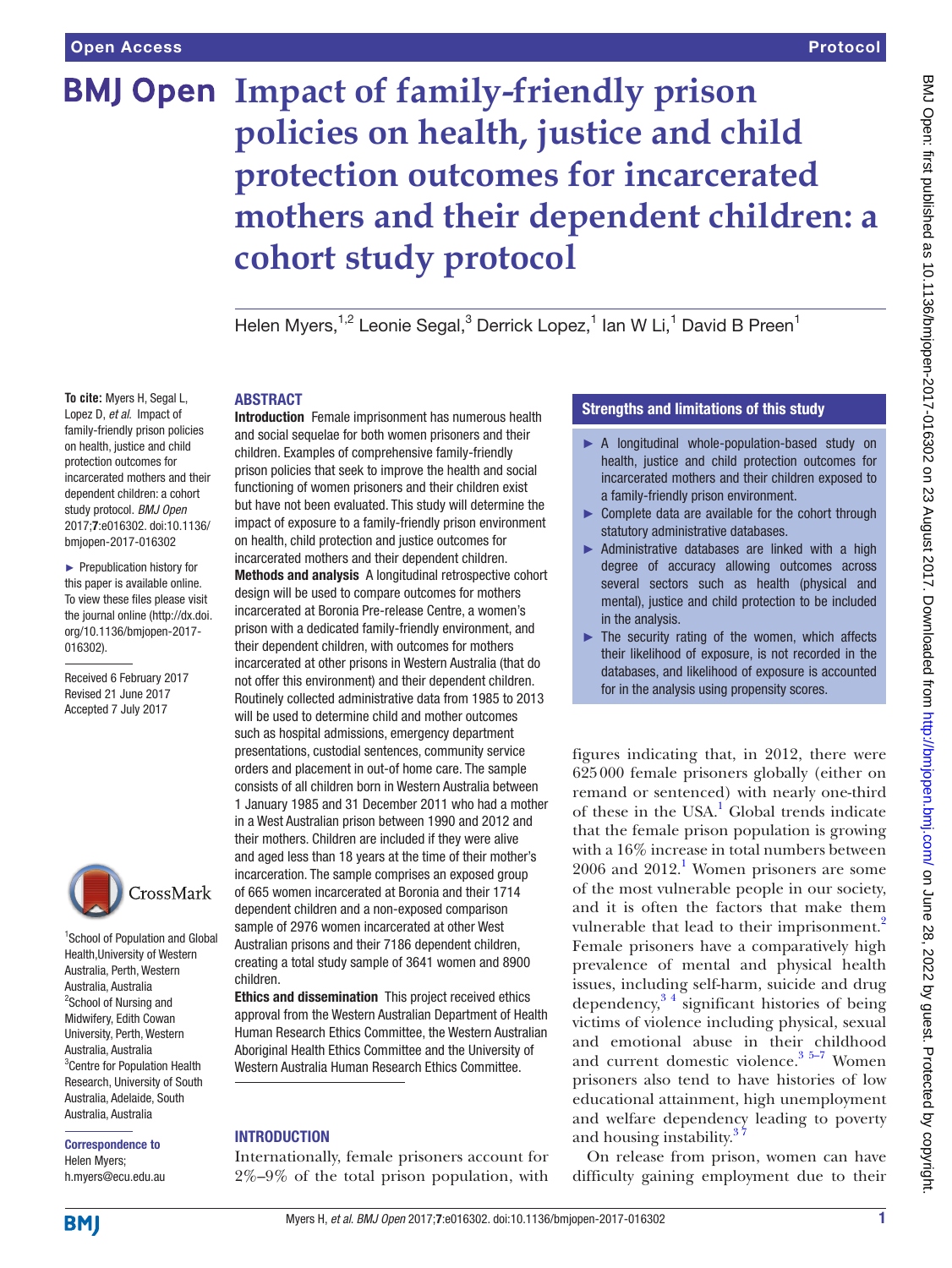prison record, often return to violent and dysfunctional relationships and are likely to experience poverty, low self-esteem and drug dependency, all of which can lead to further health problems and recidivist behaviour.<sup>38</sup> Women prisoners also have high suicide and violent death rates following their release.<sup>[9 10](#page-5-3)</sup> In a cohort study of 13667 prisoners released from Western Australian (WA) prisons between January 1995 and December 2001, the mortality rate ratio for released women prisoners compared with the WA female population was 3.1 for indigenous women and 14.0 for non-indigenous women (20–39year age group).<sup>[9](#page-5-3)</sup> These rate ratios were much higher than those for released male prisoners, which were 1.8 for indige-nous men and 4.0 for non-indigenous men.<sup>[9](#page-5-3)</sup> Recidivism and reincarceration are typically high; for example, in 2013, the proportion of WA women prisoners with a prior conviction was  $51.7\%$ .<sup>11</sup> Repeat offences within 2years of prison release have been measured at 45.2% in WA adults, with the rate for women being  $41.3\%$ .<sup>12</sup> Unless the factors known to be related to recidivism are addressed within the prison environment and in the transitional stages back to the community on release, reoffending is more likely to occur. This provides a strong rationale for promoting rehabilitation initiatives within the prison environment.

The effect of female imprisonment is not restricted to the women themselves but also impacts on their families. Their children are often referred to as the 'forgotten victims of crime['14](#page-5-7) as they experience many sequelae that impact on their physical and mental health as well as their emotional and social adjustment. In a US survey of male and female prisoners (n=18185), 88% of male prisoners who were parents reported that their dependent children were in the care of the child's mother, while only 37% of mothers reported that their dependent children were in the care of the child's father. Mothers most commonly reported that their children were in the care of relatives  $(65\%)$  with  $11\%$  reporting that their child was in the child protection system.<sup>15</sup> Disruption to a child's living arrangements, including separation from parents and siblings, can result in psychological and emotional distress.<sup>[16 17](#page-5-9)</sup> A recent systematic review and meta-analysis of 40 studies that investigated child outcomes when either parent was incarcerated found a significant association with antisocial behaviour (pooled OR=1.6, 95%CI 1.4 to 1.9) and poor educational performance (pooled OR=1.4, 95%CI 1.1 to  $1.8$ ).<sup>18</sup> Other research indicates that children of incarcerated mothers are at risk of increased criminal involvement, mental health issues, physical health problems, behavioural problems, $^{19}$  child protection contact<sup>20</sup> and poorer educational outcomes.<sup>[21](#page-5-13)</sup>

There is often a lack of recognition of the unique needs of women prisoners and their families, especially relating to their parenting role, within existing prison policies.<sup>22</sup> This is despite calls for more gender-responsive strategies.[23–25](#page-5-15) Prison services have an opportunity to provide a therapeutic environment that seeks to minimise additional harms and ameliorate pre-existing disadvantage

so that women's lives are improved once they return to the community. Addressing the multiple vulnerabilities that lead women into crime is important for the women themselves and for their children, families and the wider society. It could also help address the intergenerational cycle of offending often seen in these families.<sup>26</sup> In a recent review of policy developments in women's prisons, several areas were highlighted where changing practice could contribute to improved outcomes.<sup>22</sup> The review identified the provision of family-friendly policies, programmes and infrastructure as essential to promoting the mother–child bond and thereby improving outcomes for both women and their children, although this conclusion was based mainly on theoretical understandings rather than empirical evidence. A family-friendly environment encompasses elements that maintain family ties such as living-in options for children, overnight stays, access to preschool facilities from the prison, attractive play areas for visiting children, a welcoming built environment, a general environment where children feel safe and comfortable and the delivery of parenting programmes.<sup>22 27</sup>

Despite the opportunities potentially afforded by such programmes and interventions, there is currently a complete lack of published research evidence regarding the efficacy of family-friendly women's prison environments. Most research in this area comprises small evaluations of specific prison programmes in isolation such as parenting programmes or of prison nurseries in the USA. Three evaluations of prison nurseries have reported positive results such as reduced recidivism and reduced misconduct in prison.[28–30](#page-5-17) However, these studies had small sample sizes (n=54, 74, 139, respectively) and methodological limitations such as no comparison group or different follow-up times between study groups, which affect the validity of the findings. Our study will add to the literature by quantifying the effect of a multifaceted family-friendly prison environment on core child and mother outcomes in a large sample observed over 23 years.

#### Study aim

The overall aim of this study is to determine the impact of exposure to a family-friendly prison environment on outcomes for mothers and their dependent children in the areas of health (physical and mental), child protection and justice.

#### Conceptual framework

Cumulative inequality framework is the basis of the theoretical approach to understanding and measuring the impact of the family-friendly prison environment on mothers and their children. This framework can be summarised as 'childhood origins shape adult destinations'.31 Over the course of a lifetime, people experience various social, economic, biological, psychological and educational advantages and disadvantages, often based on their socioeconomic position, and these combine to produce health inequalities later in life.<sup>31</sup> Childhood disadvantage stems primarily from parental disadvantage,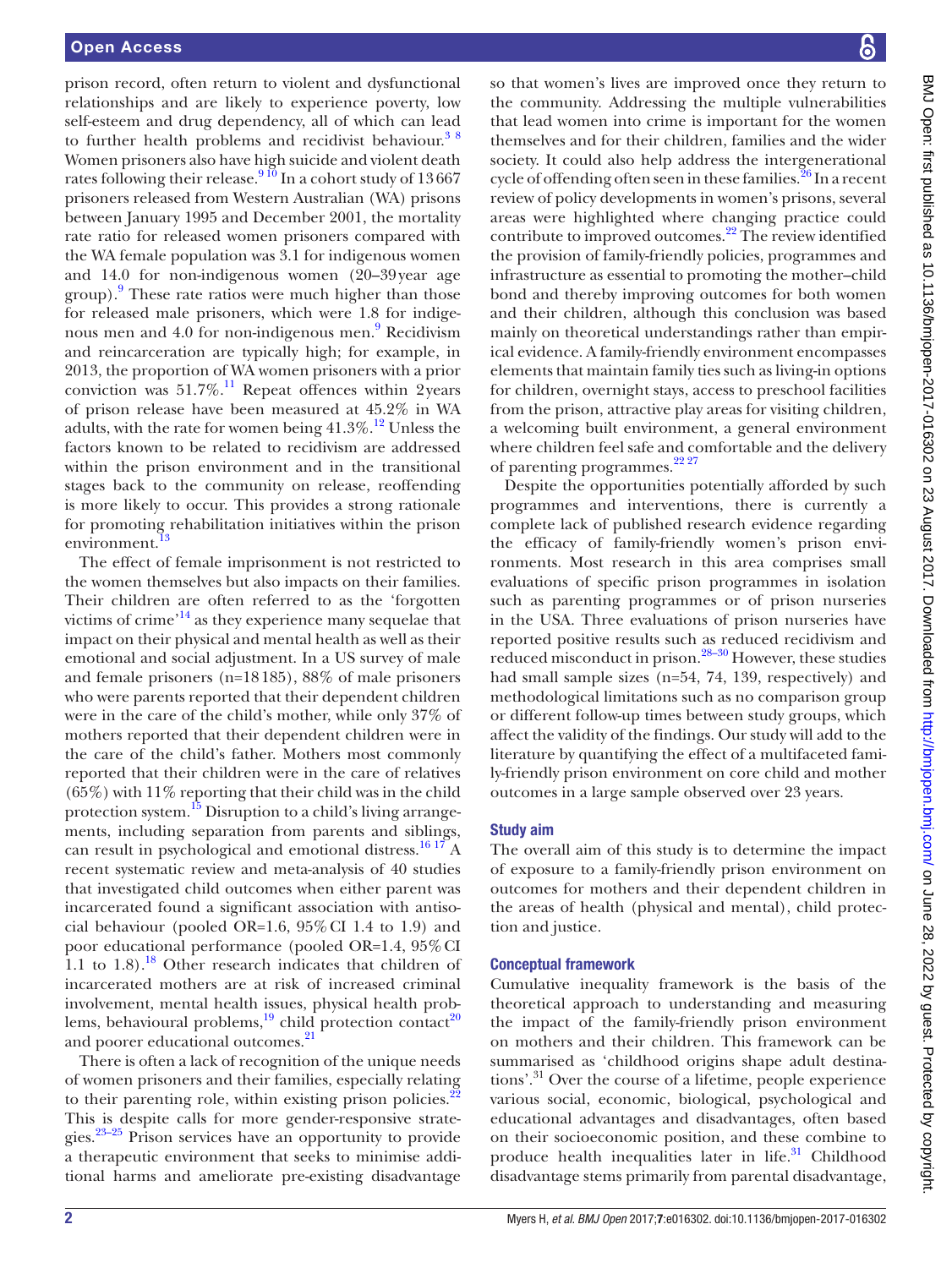beginning before birth, and influences the development of physical and emotional health, health behaviours, cognitive development and educational progress.<sup>32</sup> This theory is of relevance to the proposed study population as both incarcerated mothers and their children experience multiple disadvantages over their life. The theory will be used to conceptualise the exposure variable and the relationships between the multiple domains that will be incorporated into the analysis.

#### Methods and analysis **Research design**

This study is a longitudinal retrospective cohort study where health, justice and child protection outcomes for children and mothers exposed to a family-friendly prison environment will be compared with outcomes for children and incarcerated mothers not exposed to the family-friendly prison environment.

#### **Setting**

The study setting is WA prisons housing female prisoners. There are two dedicated women-only prisons in the WA Perth metropolitan area: Boronia Pre-release Centre (Boronia) and Bandyup Women's Prison (Bandyup). Boronia opened in May 2004 and manages minimum-security women prisoners in a community-style setting. The prison has capacity for 95 women. Boronia was established as a best-practice approach to women's imprisonment.<sup>[2](#page-5-1)</sup> The prison functions on a therapeutic model and offers female prisoners an opportunity to serve out their sentence in a community-style child friendly setting.<sup>33</sup> The prison offers live-in arrangements, extended day stays and overnight visits for children of prisoners. It has capacity for 6 children up to the age of 4years to live-in and for 10 children up to the age of 12 years to have extended day stays or overnight visits.<sup>34</sup> Women are not directly placed in Boronia but can be transferred if they have a minimum-security rating and a place becomes available. Boronia has been found to provide an exemplar of a family-friendly prison environment.<sup>227</sup>

Bandyup manages women of all security levels. The security mix of prisoners at Bandyup is typically around 10%–12%maximum security, 70% medium security and 18%–20%minimum security. However, due to the presence of high-security prisoners, all women are managed within a high-security prison environment regardless of their security rating. Bandyup was opened in 1970 and has capacity for 321 prisoners. It has a mother and baby unit where eight babies up to the age of 12 months can live with their mother. In addition to the two women-only prisons, WA has five regional prisons that house female prisoners in the same institution as male prisoners, although in physically separated sections of the prison. These are in Broome, the Eastern Goldfields, Greenough, Roebourne and the West Kimberley.

#### Sample

The study sample comprises all people born in WA between 1 January 1985 and 31 December 2011 who had a mother in prison in WA between 1990 and 2012 and their mothers. Children were included if they were aged less than 18 years at the time of their mother's incarceration. The sample consists of 665 women incarcerated at Boronia and their 1714 dependent children and 2976 women incarcerated at other WA prisons and their 7186 dependent children, creating a total study sample of 3641 women and 8900 children. Complete data are available for the cohort through statutory administrative databases.

#### Data sources

Data have been made available under the Developmental Pathways Project, which links government health and social sector administrative databases to allow researchers to investigate the risk and protective factors that lead to different life outcomes for children.<sup>[35](#page-5-22)</sup> Data have been provided by the WA Data Linkage Branch (WADLB). WADLB uses best-practice computerised probabilistic matching with clerical review to create a dynamic master linkage key between over 40 population-based administrative data collections. $36$  The proportions of invalid (false positives) or missed links (false negatives) have both been estimated at 0.1% of matches.<sup>[37](#page-5-24)</sup> Data are linked and extracted for all cohort members from several statutory data sources, which are detailed in [table](#page-3-0) 1. Datasets cover the entire population of WA, estimated at 2.35 million people in June 2011.<sup>[38](#page-5-25)</sup> The hospital datasets cover both public and private hospital inpatient separations and emergency department presentations, while the mental health information system covers public and private inpatient services and public outpatient services.

#### Exposure ascertainment

The primary exposure is maternal incarceration in a family-friendly prison environment (Boronia). Children's exposure is based on the mother's exposure data. Exposure will be further quantified to account for 'dose' using the number and duration (days) of imprisonment(s). Women do not necessarily spend their entire prison sentence in one institution and may transfer between institutions during a sentence or be incarcerated in different prisons for different sentences.

Exposure variable will be modelled in four ways: (i) any time in Boronia versus no time in Boronia, (ii) total time (days) in Boronia, (iii) proportion of time in Boronia (relative to total time spent in prison) and (iv) total time (days) in Boronia in six categories  $\ll 1$  month,  $>1-3$ months,  $>3-6$  months,  $>6-12$  months,  $>12-18$  months, >18 months).

These four exposure models will be applied to one outcome for each of the three areas of health, child protection and justice to explore the effect of the different models on the results. If the exposure models produce similar results, one modelling approach will be chosen and applied to all outcomes. If the approaches produce disparate results, all four approaches will be applied to each outcome with sensitivity analyses reported.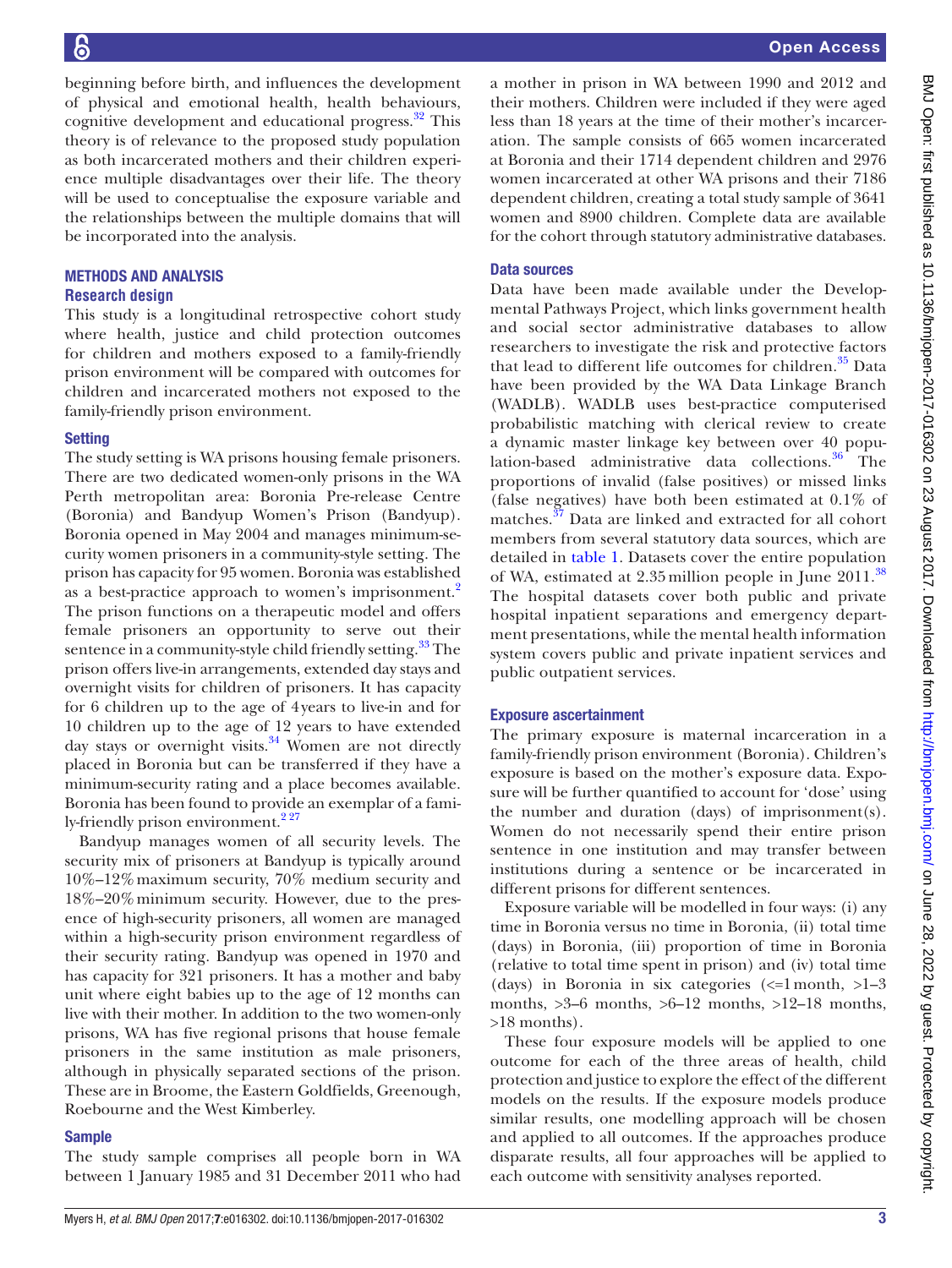#### <span id="page-3-0"></span>Table 1 Data sources

| Data custodian                                           | <b>Dataset</b>                                                        | <b>Variables</b>                                                                                                                                                                                                           | Years of data<br>extraction               |
|----------------------------------------------------------|-----------------------------------------------------------------------|----------------------------------------------------------------------------------------------------------------------------------------------------------------------------------------------------------------------------|-------------------------------------------|
| <b>WA Department</b><br>of Health                        | <b>Birth Registrations (child)</b>                                    | Date of birth/gender/birth weight/mother and father's<br>occupation, indigenous status, age and place of birth/<br>postcode, SEIFA, ARIA                                                                                   | 1 January 1985<br>to 31 December<br>2011  |
|                                                          | <b>Midwives Notification</b><br>System (child)                        | Mother details: maternal age/marital status/ethnic origin/<br>smoke during pregnancy Child details: indigenous status/<br>date of birth/gender/status of baby at birth/infant weight/<br>geocoding (postcode, SEIFA, ARIA) | 1 January 1985<br>to 31 December<br>2011  |
|                                                          | Mortality Register (child and<br>mother)                              | Death, date of death and cause of death (ABS and ICD<br>codes)                                                                                                                                                             | 1 January 1985 to<br>17 May 2014          |
|                                                          | <b>Hospital Morbidity Data</b><br>Collection (child and mother)       | Admission and separation dates/length of stay/principal<br>ICD diagnosis codes/external cause of injury ICD codes/<br><b>DRG</b>                                                                                           | 1 January 1985<br>to 31 December<br>2013  |
|                                                          | <b>Emergency Department</b><br>Data Collection (child and<br>mother)  | Triage code/visit type/presentation date/referral source/<br>principal diagnosis/symptom/MDC/injury/external cause                                                                                                         | 1 January 2002<br>to 31 December<br>2014  |
|                                                          | Mental health information<br>system                                   | Primary diagnosis/start and end dates of episode/health<br>professional type/gender/date of birth                                                                                                                          | 1 January 1985 to<br>30 June 2014         |
| <b>WA Department</b><br>of Corrective<br><b>Services</b> | <b>Total Offender Management</b><br>Solution (child and mother)       | Adult and juvenile custodial record/reception and<br>discharge facility/remand, reception, discharge dates/<br>release type/ANCO and ASOC codes/sentence type                                                              | 1 January 1985<br>to 10 September<br>2015 |
|                                                          | <b>Community Business</b><br>Information System (child<br>and mother) | Adult community corrections order/order type/start and<br>end dates/nature of offence (ANCO and ASOC codes)                                                                                                                | 1 January 1985<br>to 14 September<br>2015 |
|                                                          | Interim Field System (child<br>and mother)                            | Juvenile community corrections order/service type<br>description/court order/start and end dates/ANCO and<br>ASOC codes                                                                                                    | 1 January 1985<br>to 10 September<br>2015 |
| <b>WA Department</b><br>of Child<br>Protection           | Child Protection Data (child)                                         | Child welfare concern/person believed responsible/<br>substantiation type/child placement by type, date/<br>protection orders                                                                                              | 1 January 1985<br>to 31 December<br>2013  |

ABS, Australian Bureau of Statistics; ANCO, Australian National Classification of Offences; ARIA, Accessibility/Remoteness Index of Australia; ASOC, Australian Standard Offence Classification; DRG, diagnosis-related group; ICD, International Classification of Diseases; SEIFA, Socio-Economic Index for Areas; MDC, major diagnostic category.

<span id="page-3-1"></span>

| <b>Table 2</b> Analysis type for each outcome                      |                  |                                                                                                     |                |                 |  |  |  |
|--------------------------------------------------------------------|------------------|-----------------------------------------------------------------------------------------------------|----------------|-----------------|--|--|--|
| <b>Type of analysis</b>                                            | <b>Outcomes</b>  |                                                                                                     | <b>Mothers</b> | <b>Children</b> |  |  |  |
| Poisson<br>regression or<br>negative binomial<br>regression        | <b>Health</b>    | Number of inpatient episodes of care (mental and physical health)                                   | X              | X               |  |  |  |
|                                                                    |                  | Number of emergency department presentations (mental and<br>physical health)                        | $\mathsf{X}$   | X               |  |  |  |
|                                                                    | Child protection | Number of times child enters out-of-home care                                                       |                | X               |  |  |  |
|                                                                    | Justice          | Number of community service orders and custodial sentences                                          | X              | X               |  |  |  |
| Linear regression                                                  | Health           | Number of inpatient days in healthcare institutions                                                 | X              | X               |  |  |  |
|                                                                    | Child protection | Number of days in care                                                                              |                | X               |  |  |  |
|                                                                    | Justice          | Length of time in the justice system with either a custodial<br>sentence or community service order | X              | Χ               |  |  |  |
| Cox proportional<br>hazards regression<br>and survival<br>analysis | <b>Health</b>    | Time to first hospitalisation                                                                       | $\mathsf{X}$   | X               |  |  |  |
|                                                                    | Child protection | Time to entering care                                                                               |                | Χ               |  |  |  |
|                                                                    | Justice          | Time to reoffending                                                                                 | $\times$       |                 |  |  |  |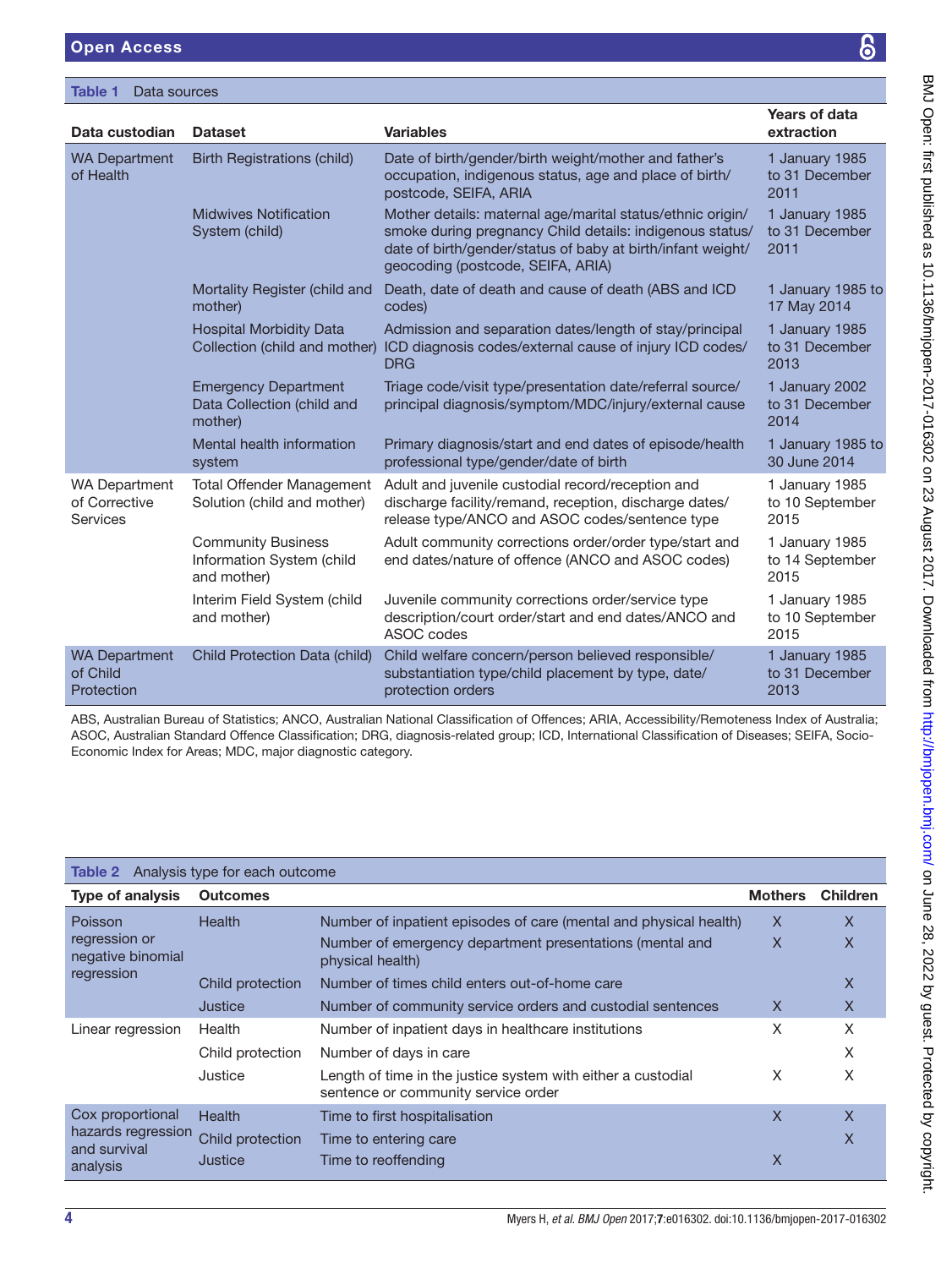#### **Outcomes**

A range of dependent variables relating to health, justice and child protection outcomes will be modelled to estimate the effect of exposure to Boronia. The specific outcomes to be evaluated are listed in [table](#page-3-1) 2 along with the analysis method to be used for each outcome. Outcomes will be modelled separately for mothers and children.

#### **Covariates**

The following potential risk factors will be included in the multivariate regression modelling: gender (for children); indigenous status; Socio-Economic Index for Areas, a measure of socioeconomic status developed by the Australian Bureau of Statistics that ranks areas in Australia according to their relative socioeconomic status $^{39}$ ; and Accessibility/Remoteness Index of Australia, a measure of accessibility/remoteness developed by the Australian Bureau of Statistics that classifies areas in Australia according to their geographic distance from major population centres and thus their access to services.<sup>40</sup> Information on these covariates is contained within the birth registrations and midwives notification system.

#### Data analysis

The starting point for entry into the study population will be 1 January 1990. Mothers will enter the population at their first incarceration after 1 January 1990 in which they have a dependent child aged less than 18 years of age at the time of their prison sentence. Children will enter the study population at the first incarceration of their mother after 1 January 1990 in which they are alive but aged less than 18 years at the time of their mother's incarceration. The last date for entry into the study group will be a maternal prison sentence commencing on 31 December 2012 to allow at least 1year of follow-up time for each person in the dataset. Each person will be followed until 31 December 2013. All data analysis will be conducted using Stata version 14.<sup>41</sup> Data analysis will commence in 2017.

Regression analyses will be used to determine the association between exposure to Boronia and each outcome. Separate models will be generated for each outcome measure. Univariate analyses will initially be conducted to examine the crude association between potential explanatory and outcome variables. Stepwise regression models will be used with significant covariates at the 0.1 level retained in the final models. Multicollinearity among explanatory variables will be assessed through scatter plots, correlation matrices and variance inflation factors.[42](#page-6-0) Interactions will be systematically investigated as additional terms in the models. Time censoring due to death and varying person-time at-risk will be accounted for within the modelling approaches for Cox proportional hazards. Person-time will also be used for the Poisson regression models. The at-risk population for outcomes such as criminal justice contacts will be adjusted for

periods of time where there was no opportunity to commit a crime such as during incarceration, significant time in hospitals or death.<sup>13</sup> To account for clustering within families, outcomes for children will be determined using multilevel regression models. Outcomes will be expressed as a rate ratio, HR or mean difference, depending on the type of regression modelling used to estimate the effect of exposure to Boronia on child and mother outcomes.

Women who are imprisoned in Boronia are likely to be different to women who are imprisoned in other institutions on a range of factors. For example, women incarcerated at Boronia all have a minimum-security rating but may also differ in other respects. The security rating of a prisoner changes over time and is affected by the type of crime committed, women's behaviour in prison, their potential to escape and their mental health needs. As the security rating is not available in the dataset, the probability of exposure to Boronia will be modelled, based on other variables in the dataset. Propensity scoring  $42$  will be used through logistic regression modelling to determine each women's propensity of being incarcerated in Boronia based on covariates known to be related to incarceration at Boronia following discussion with the superintendents of Boronia, Bandyup and remote prisons. This set is to be finalised but is expected to include: indigenous status, residential remoteness, socioeconomic status, mental health history, conviction history and severity of conviction history. A 5-year look-back period prior to study entry will be used to ascertain mental health history, conviction history and severity of conviction history. Outcomes for both mothers and children will first be modelled using all independent variables in the model. The propensity score will then be used as an adjustment variable in the modelling of outcomes, first by using the propensity score and second by using inverse probability weights calculated as 1/(propensity probability) for those incarcerated at Boronia and 1/(1−propensity probability) for those incarcerated in another institution.<sup>43</sup>

#### Statistical power

Statistical power was calculated with the PS program<sup>[44](#page-6-2)</sup> using the recidivism estimate from WA data on women prisoners.[12](#page-5-5) We have 665 women prisoners in the exposed group and 2976 women prisoners in the non-exposed group, an accrual interval of 22 years and additional follow-up after the accrual interval of 1year. In the recidivism study, the median survival time for women prisoners was 2.63 years. If the true HR (relative risk) of non-exposed women relative to exposed women is 1.2, we will be able to reject the null hypothesis that the exposed and non-exposed survival curves are equal with probability (power) of 0.975. The type I error probability associated with this test of this null hypothesis is 0.05.

#### Ethics and dissemination

This project received ethics approval from the Western Australian Department of Health Human Research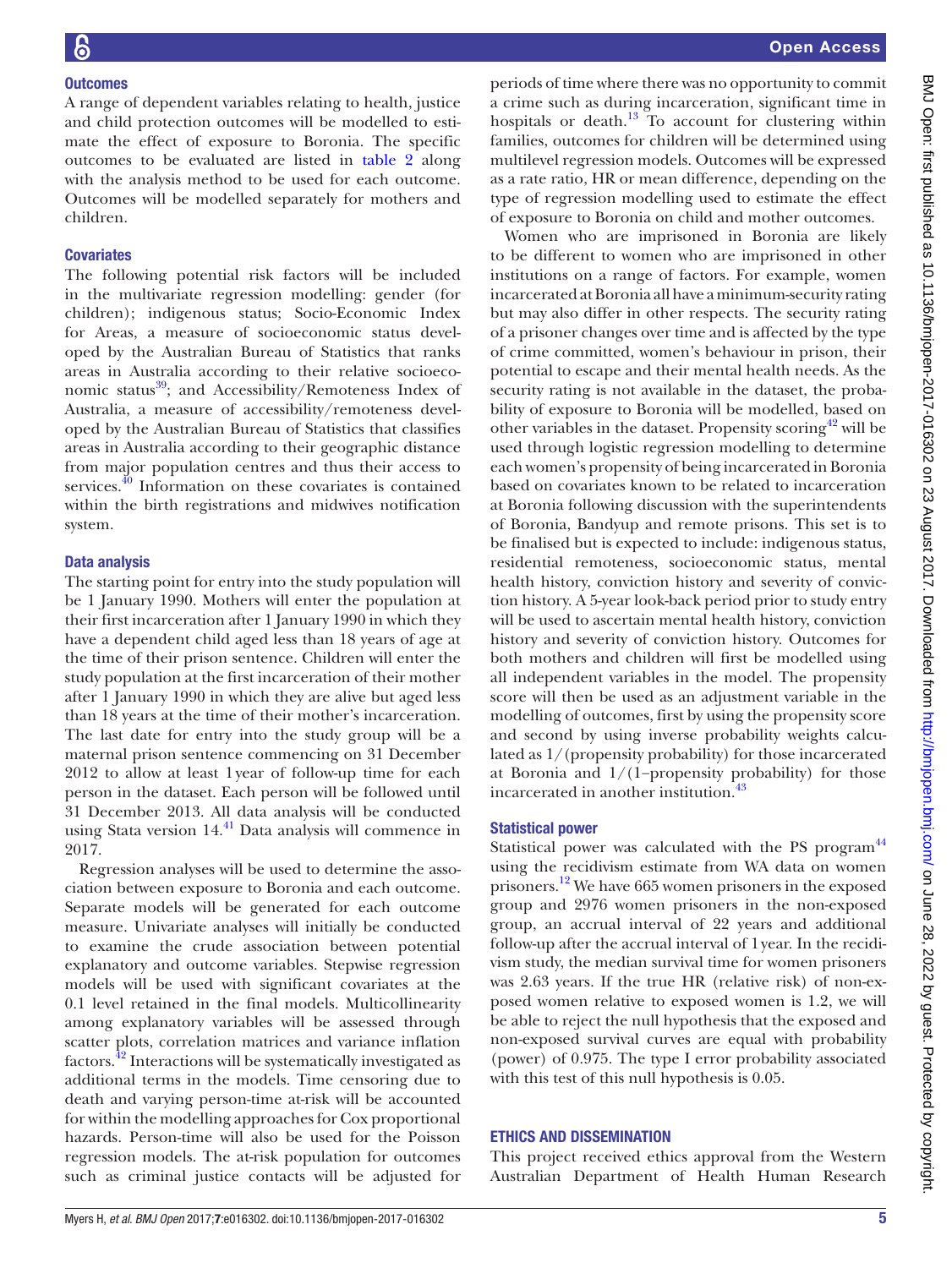#### Open Access

Ethics Committee, the Western Australian Aboriginal Health Ethics Committee and the University of Western Australia Human Research Ethics Committee. Additional research approvals have been obtained from the Western Australia Department of Corrective Services Research and Evaluation Committee and the Developmental Pathways Project Research Management Group. The outputs from this project will be a series of research papers and a conference presentation. The results from the project will be presented to key Corrective Services staff and the Developmental Pathways Project Advisory Group.

Acknowledgements The authors would like to thank the Western Australian Health Department Data Linkage Branch, Data Custodians and Developmental Pathways Project Advisory Group for making the data available for this study. The authors would also like to thank the Superintendents of Boronia and Bandyup prisons for their assistance with the project. Additionally, the authors would like to thank Dr Kevin Murray, School of Population and Global Health, University of Western Australia, for assistance with statistical advice.

Contributors HM wrote the first draft of the manuscript and will conduct the data analysis. The study was conceived by LS, DP and HM. HM, LS, DP and DL contributed toward the refining of the analysis methods. All authors will provide input into the interpretation of results. All authors provided critical feedback during manuscript development and approved the final manuscript.

Funding This project has not received any funding. Data were provided free to the researchers by the Western Australian Development Pathways Project.

Competing interests None declared.

Patient consent Not required; data linkage project.

Ethics approval Western Australian Department of Health Human Research Ethics **Committee** 

Provenance and peer review Not commissioned; externally peer reviewed.

Open Access This is an Open Access article distributed in accordance with the Creative Commons Attribution Non Commercial (CC BY-NC 4.0) license, which permits others to distribute, remix, adapt, build upon this work non-commercially, and license their derivative works on different terms, provided the original work is properly cited and the use is non-commercial. See: [http://creativecommons.org/](http://creativecommons.org/licenses/by-nc/4.0/) [licenses/by-nc/4.0/](http://creativecommons.org/licenses/by-nc/4.0/)

© Article author(s) (or their employer(s) unless otherwise stated in the text of the article) 2017. All rights reserved. No commercial use is permitted unless otherwise expressly granted.

#### **REFERENCES**

- <span id="page-5-0"></span>1. Walmsley R. *World female imprisonment list*. London, UK: International Centre for Prison Studies, 2012.
- <span id="page-5-1"></span>Salomone J. A low security prison for women: a best practice in Western Australia. Forum on Corrections Research. 2004;16.
- <span id="page-5-2"></span>3. Byrne MK, Howells K. The psychological needs of women prisoners: implications for rehabilitation and management. *[Psychiatry,](http://dx.doi.org/10.1375/pplt.2002.9.1.34)  [Psychology and Law](http://dx.doi.org/10.1375/pplt.2002.9.1.34)* 2002;9:34–43.
- 4. Australian Institute of Health and Welfare. The health of Australia's prisoners 2015. *Canberra: Australian Institute of Health and Welfare* 2015.
- 5. Corston J. *A review of women with particular vulnerabilities in the criminal justice system*. London, UK: Home Office, 2007. . [http://](http://www.justice.gov.uk/publications/docs/corston-report-march-2007.pdf) [www.justice.gov.uk/publications/docs/corston-report-march-2007.](http://www.justice.gov.uk/publications/docs/corston-report-march-2007.pdf) [pdf.](http://www.justice.gov.uk/publications/docs/corston-report-march-2007.pdf)
- 6. Carlson BE, Shafer MS. Traumatic histories and stressful life events of incarcerated parents: childhood and adult trauma histories. *[Prison](http://dx.doi.org/10.1177/0032885510382224)  [J](http://dx.doi.org/10.1177/0032885510382224)* 2010;90:475–93.
- 7. Sered S, Norton-Hawk M. Disrupted lives, fragmented care: illness experiences of criminalized women. *[Women Health](http://dx.doi.org/10.1080/03630240802131999)* 2008;48:43–61.
- 8. Arditti J, Few A. Maternal distress and women's reentry into family and community life. *[Fam Process](http://dx.doi.org/10.1111/j.1545-5300.2008.00255.x)* 2008;47:303–21.
- <span id="page-5-3"></span>9. Hobbs M, Krazlan K, Ridout S, *et al*; *Mortality and morbidity in prisoners after release from prison in Western Australia 1995-2003*, 2006:1–6.
- 10. Stewart LM, Henderson CJ, Hobbs MS, *et al*. Risk of death in prisoners after release from jail. *[Aust N Z J Public Health](http://dx.doi.org/10.1111/j.1467-842X.2004.tb00629.x)* 2004;28:32–6.
- <span id="page-5-4"></span>11. Australian Bureau of Statistics. 4517.0—Prisoners in Australia, 2014. *Canberra, ACT: Australian Bureau of Statistics*, 2014. Contract No.: April 12.
- <span id="page-5-5"></span>12. Department of Corrective Services. *Recidivism trends in Western Australia with comparisons to national trends*. Perth, Western Australia: Government of Western Australia, 2014.
- <span id="page-5-6"></span>13. Payne J. *Recidivism in Australia: findings and future research*. Canberra, ACT: Australian Institute of Criminology, 2007.
- <span id="page-5-7"></span>14. Legislative Assembly for the ACT. *The forgotten victims of crime: families of offenders and their silent sentence*, 2004.
- <span id="page-5-8"></span>15. Glaze LE, Maurschak LM. *Parents in prison and their minor children*. Washington, DC: US Department of Justice, 2010.
- <span id="page-5-9"></span>16. Cunningham A. Forgotten families: the impacts of imprisonment. *Family Matters* 2001;59:35–8.
- 17. Sheehan R. Parents as prisoners: a study of parent–child relationships in the Children's Court of Victoria. *[Journal of Social](http://dx.doi.org/10.1177/1468017310379929)  [Work](http://dx.doi.org/10.1177/1468017310379929)* 2011;11:358–74.
- <span id="page-5-10"></span>18. Murray J, Farrington DP, Sekol I. Children's antisocial behavior, mental health, drug use, and educational performance after parental incarceration: a systematic review and meta-analysis. *[Psychol Bull](http://dx.doi.org/10.1037/a0026407)* 2012;138:175–210.
- <span id="page-5-11"></span>19. Lee RD, Fang X, Luo F. The impact of parental incarceration on the physical and mental health of young adults. *[Pediatrics](http://dx.doi.org/10.1542/peds.2012-0627)* 2013;131:e11 88–e1195.
- <span id="page-5-12"></span>20. Huebner BM, Gustafson R. The effect of maternal incarceration on adult offspring involvement in the criminal justice system. *[J Crim](http://dx.doi.org/10.1016/j.jcrimjus.2007.03.005)  [Justice](http://dx.doi.org/10.1016/j.jcrimjus.2007.03.005)* 2007;35:283–96.
- <span id="page-5-13"></span>21. Cho RM. Maternal incarceration and children's adolescent outcomes: timing and dosage. *[Soc Serv Rev](http://dx.doi.org/10.1086/653456)* 2010;84:257–82.
- <span id="page-5-14"></span>22. Bartels L, Gaffney A. *Good practice in women's prisons: a literature review*. Canberra: Australian Institute of Criminology, 2011.
- <span id="page-5-15"></span>23. Goshin LS, Byrne MW. Converging streams of opportunity for prison nursery programs in the United States. *[J Offender Rehabil](http://dx.doi.org/10.1080/10509670902848972)* 2009;48:271–95.
- 24. Covington SS, Bloom BE. Gender responsive treatment and services in correctional settings. *[Women Ther](http://dx.doi.org/10.1300/J015v29n03_02)* 2007;29:9–33.
- 25. Wright EM, Van Voorhis P, Salisbury EJ, *et al*. Gender-responsive lessons learned and policy implications for women in prison. *[Crim](http://dx.doi.org/10.1177/0093854812451088)  [Justice Behav](http://dx.doi.org/10.1177/0093854812451088)* 2012;39:1612–32.
- <span id="page-5-16"></span>26. Frye S, Dawe S. Interventions for women prisoners and their children in the post-release period. *[Clin Psychol](http://dx.doi.org/10.1080/13284200802516522)* 2008;12:99–108.
- 27. Paddick S. *Women and children in prisons: accommodation study*, 2011.
- <span id="page-5-17"></span>28. Goshin LS, Byrne MW, Henninger AM. Recidivism after release from a prison nursery program. *[Public Health Nurs](http://dx.doi.org/10.1111/phn.12072)* 2014;31:109–17.
- 29. Carlson JR. Evaluating the effectiveness of a live-in nursery within a women's prison. *[J Offender Rehabil](http://dx.doi.org/10.1300/J076v27n01_06)* 1998;27:73–85.
- 30. Carlson J, Nursery P. A five-year review of the prison nursery at the Nebraska Correctional Center for Women. *Journal of Offender Rehabilitation* 2000;33:75–97.
- <span id="page-5-18"></span>31. Ferraro KF, Shippee TP. Aging and cumulative inequality: how does inequality get under the skin? *[Gerontologist](http://dx.doi.org/10.1093/geront/gnp034)* 2009;49:333–43.
- <span id="page-5-19"></span>32. Graham H, Power C. Childhood disadvantage and health inequalities: a framework for policy based on lifecourse research. *[Child Care](http://dx.doi.org/10.1111/j.1365-2214.2004.00457.x)  [Health Dev](http://dx.doi.org/10.1111/j.1365-2214.2004.00457.x)* 2004;30:671–8.
- <span id="page-5-20"></span>33. Department of Corrective Services. Boronia's guiding philosophy. *Perth, Western Australian.d*.

<span id="page-5-21"></span>34. Office of the Inspector of Custodial Services. *Report of an announced inspection of Boronia pre-release centre for women*. Perth, WA: Office of the Inspector of Custodial Services, 2015.

- <span id="page-5-22"></span>35. Telethon Kids Institute. *Developmental pathways in WA children project*. nd.
- <span id="page-5-23"></span>36. Holman CD, Bass AJ, Rosman DL, *et al*. A decade of data linkage in Western Australia: strategic design, applications and benefits of the WA data linkage system. *[Aust Health Rev](http://dx.doi.org/10.1071/AH080766)* 2008;32:766–77.
- <span id="page-5-24"></span>37. Holman CD, Bass AJ, Rouse IL, *et al*. Population-based linkage of health records in Western Australia: development of a health services research linked database. *[Aust N Z J Public Health](http://dx.doi.org/10.1111/j.1467-842X.1999.tb01297.x)* 1999;23:453–9.
- <span id="page-5-25"></span>38. Australian Bureau of Statistics. *3235.0 - Population by Age and Sex, Regions of Australia, 2011*. Canberra: Australian Bureau of Statistics, 2012.
- <span id="page-5-26"></span>39. Adhikari P. *Socio-Economic indexes for areas: introduction, use and future directions*. Canberra: Australian Bureau of Statistics, 2006.
- <span id="page-5-27"></span>40. Australian Institute of Health and Welfare. Rural, regional and remote health: a guide to remoteness classifications. *Canberra: Australian Institute of Health and Welfare* 2004.
- <span id="page-5-28"></span>41. Statacorp. *Stata Statistical Software: release 14*. College Station, TX: StataCorp LP, 2015.